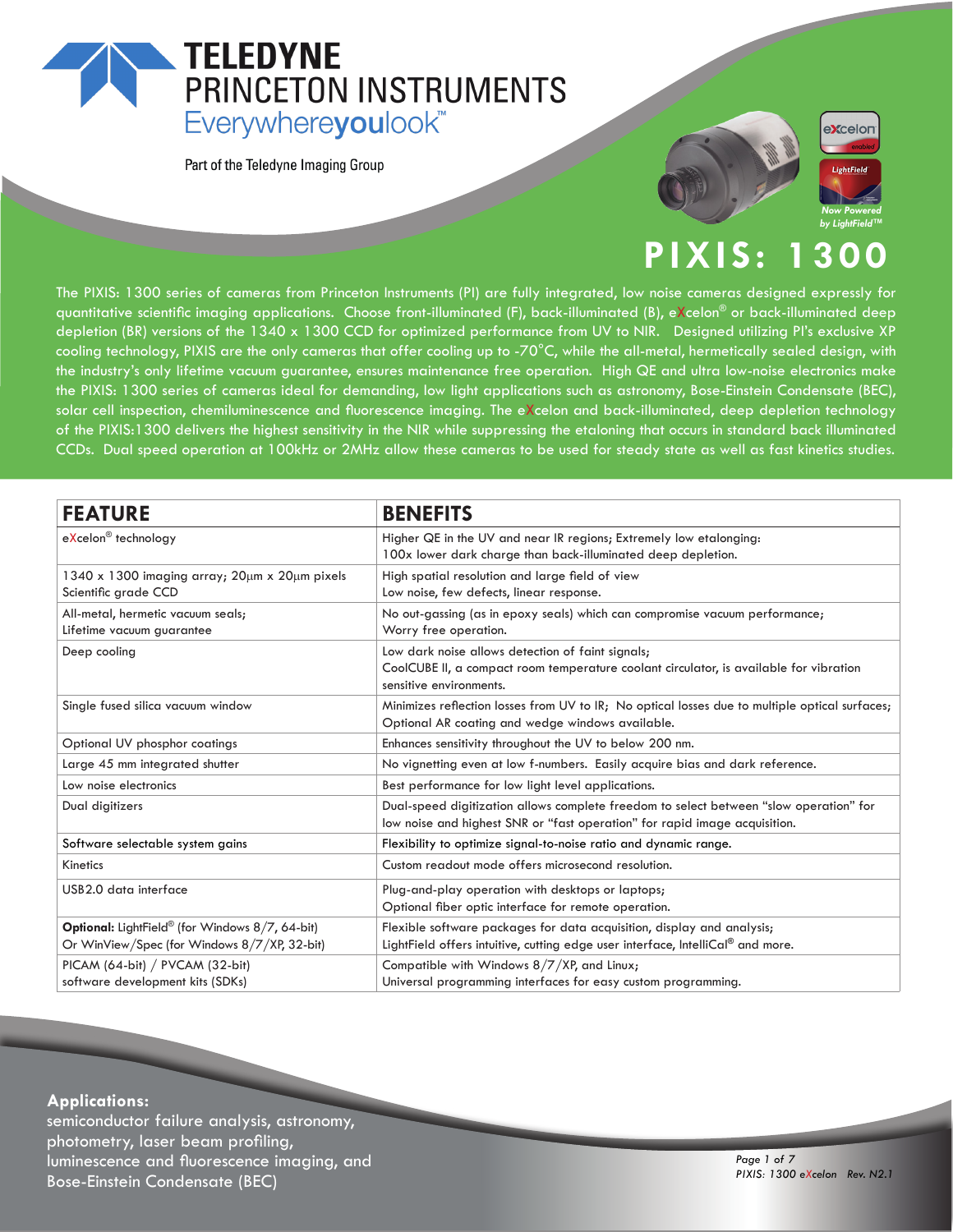# TELEDYNE<br>
PRINCETON INSTRUMENTS<br>
Everywhereyoulook"

Part of the Teledyne Imaging Group

## **SPECIFICATIONS**

|                                                    |                                                                                                            |                                                                                                                             | <b>EXCEIOLI</b>                                                                                                                                                                |                                                                                                       |                                                                                                                     |  |
|----------------------------------------------------|------------------------------------------------------------------------------------------------------------|-----------------------------------------------------------------------------------------------------------------------------|--------------------------------------------------------------------------------------------------------------------------------------------------------------------------------|-------------------------------------------------------------------------------------------------------|---------------------------------------------------------------------------------------------------------------------|--|
|                                                    |                                                                                                            | <b>PIXIS: 1300F</b>                                                                                                         | PIXIS: 1300B_eXcelon                                                                                                                                                           | <b>PIXIS: 1300B</b>                                                                                   | <b>PIXIS: 1300BR</b>                                                                                                |  |
| Features                                           | Front-illuminated CCD.<br>Affordable technology<br>for moderate light level<br>applications. No etaloning. |                                                                                                                             | <b>Back-illuminated CCD.</b><br>Highest sensitivity in the visible<br>region. High sensivity in the<br>NIR. Extremely low etaloning.<br>100x lower dark charge than<br>the BR. | <b>Back-illuminated CCD.</b><br>Highest sensitivity in the<br>visible region.                         | Back-illuminated, deep<br>depletion CCD. Ideal<br>for NIR applications.<br>Highest sensitivity and no<br>etaloning. |  |
| <b>CCD Image Sensor</b>                            | Princeton Instruments'<br>proprietary CCD,<br>front-illuminated, grade 1,<br><b>AIMO</b>                   |                                                                                                                             | Princeton Instruments'<br>proprietary CCD,<br>grade 1, AIMO                                                                                                                    | Princeton Instruments'<br>proprietary CCD,<br>back-illuminated, grade<br>1, AIMO                      | Princeton Instruments'<br>proprietary CCD,<br>back-illuminated deep<br>depletion, grade 1,<br><b>NIMO</b>           |  |
| Dark current $@$<br>-60°C (e-/p/sec)               |                                                                                                            | 0.01 (typical)<br>$0.05$ (max)                                                                                              | 0.01 (typical)<br>$0.05$ (max)                                                                                                                                                 | 0.01 (typical)<br>$0.05$ (max)                                                                        | 0.32 (typical)<br>$0.65$ (max)                                                                                      |  |
| CCD UV coating                                     | Optional UV coating                                                                                        |                                                                                                                             |                                                                                                                                                                                |                                                                                                       |                                                                                                                     |  |
| <b>CCD</b> format                                  |                                                                                                            |                                                                                                                             | 1340 x 1300 imaging pixels; 20um x 20um pixels; 100% fill factor                                                                                                               |                                                                                                       |                                                                                                                     |  |
| lmaging area                                       |                                                                                                            |                                                                                                                             | 26.8 x 26 mm (optically centered)                                                                                                                                              |                                                                                                       |                                                                                                                     |  |
| Lens mount                                         |                                                                                                            |                                                                                                                             | F-mount with integral 45mm shutter                                                                                                                                             |                                                                                                       |                                                                                                                     |  |
| Deepest cooling temperature                        |                                                                                                            | < -70°C (typical), -60°C (guaranteed) with CoolCUBEII liquid circulator<br>$<$ -65°C (typical), -55°C (guaranteed) with air |                                                                                                                                                                                |                                                                                                       |                                                                                                                     |  |
| Thermostating precision                            |                                                                                                            | $±0.05$ °C                                                                                                                  |                                                                                                                                                                                |                                                                                                       |                                                                                                                     |  |
| Cooling method                                     |                                                                                                            | Thermoelectric air or liquid cooling (CoolCUBE II required)                                                                 |                                                                                                                                                                                |                                                                                                       |                                                                                                                     |  |
| Full well:<br>Single pixel<br>Output node          |                                                                                                            | 250 ke- (typical), 200 ke- (min)<br>1000 ke- (typical), 800 ke- (min)                                                       |                                                                                                                                                                                |                                                                                                       |                                                                                                                     |  |
| ADC speed/bits                                     |                                                                                                            | 100kHz/16-bit and 2MHz/16-bit                                                                                               |                                                                                                                                                                                |                                                                                                       |                                                                                                                     |  |
| System read noise<br>@ 100kHz<br>$@$ 2MHz          |                                                                                                            | 2 e- rms (typical), 3 e- rms (max)<br>12 e- rms (typical), 16 e- rms (max)                                                  |                                                                                                                                                                                |                                                                                                       |                                                                                                                     |  |
| Vertical shift speed<br>27 µsec/row (programmable) |                                                                                                            |                                                                                                                             |                                                                                                                                                                                |                                                                                                       |                                                                                                                     |  |
| Non-linearity                                      |                                                                                                            | <1% @ 100kHz                                                                                                                |                                                                                                                                                                                |                                                                                                       |                                                                                                                     |  |
|                                                    | Software selectable gains                                                                                  |                                                                                                                             | 1, 2, 4 e-/ADU (low noise output); 3.5, 7, 14 e-/ADU (high capacity output)                                                                                                    |                                                                                                       |                                                                                                                     |  |
| Operating systems supported                        |                                                                                                            | Windows $8/7$ (64-bit) and Linux (64-bit), Windows $8/7/XP$ (32-bit)                                                        |                                                                                                                                                                                |                                                                                                       |                                                                                                                     |  |
| Data interface                                     |                                                                                                            |                                                                                                                             |                                                                                                                                                                                | USB2.0 (5m interface cable provided); Optional Fiberoptic interface is available for remote operation |                                                                                                                     |  |
| I/O signals                                        |                                                                                                            |                                                                                                                             | Two MCX connectors for programmable frame readout, shutter, trigger in                                                                                                         |                                                                                                       |                                                                                                                     |  |
| Operating environment                              |                                                                                                            | +5 to $+30^{\circ}$ C non-condensing                                                                                        |                                                                                                                                                                                |                                                                                                       |                                                                                                                     |  |
| Certification                                      |                                                                                                            | CE                                                                                                                          |                                                                                                                                                                                |                                                                                                       |                                                                                                                     |  |
| Dimensions / Weight                                |                                                                                                            | 19.51cm (7.67") x 11.81cm (4.65") x 11.38cm (4.48") (L x W x H) / 2.5kg (5.5lbs)                                            |                                                                                                                                                                                |                                                                                                       |                                                                                                                     |  |

 $\sqrt{1 + \left( \frac{1}{2} \right)^2 + \left( \frac{1}{2} \right)^2}$ 

All specifications subject to change

### **FRAME RATE**

#### **Readout Time**

|         |                | $@$ 2 MHz   | @ 100 kHz   |
|---------|----------------|-------------|-------------|
| Binning | 1 x 1          | $0.93$ sec  | 16 sec      |
|         | $2 \times 2$   | $0.402$ sec | 4.762 sec   |
|         | 8 x 8          | $0.12$ sec  | $0.491$ sec |
|         | $16 \times 16$ | $0.083$ sec | $0.209$ sec |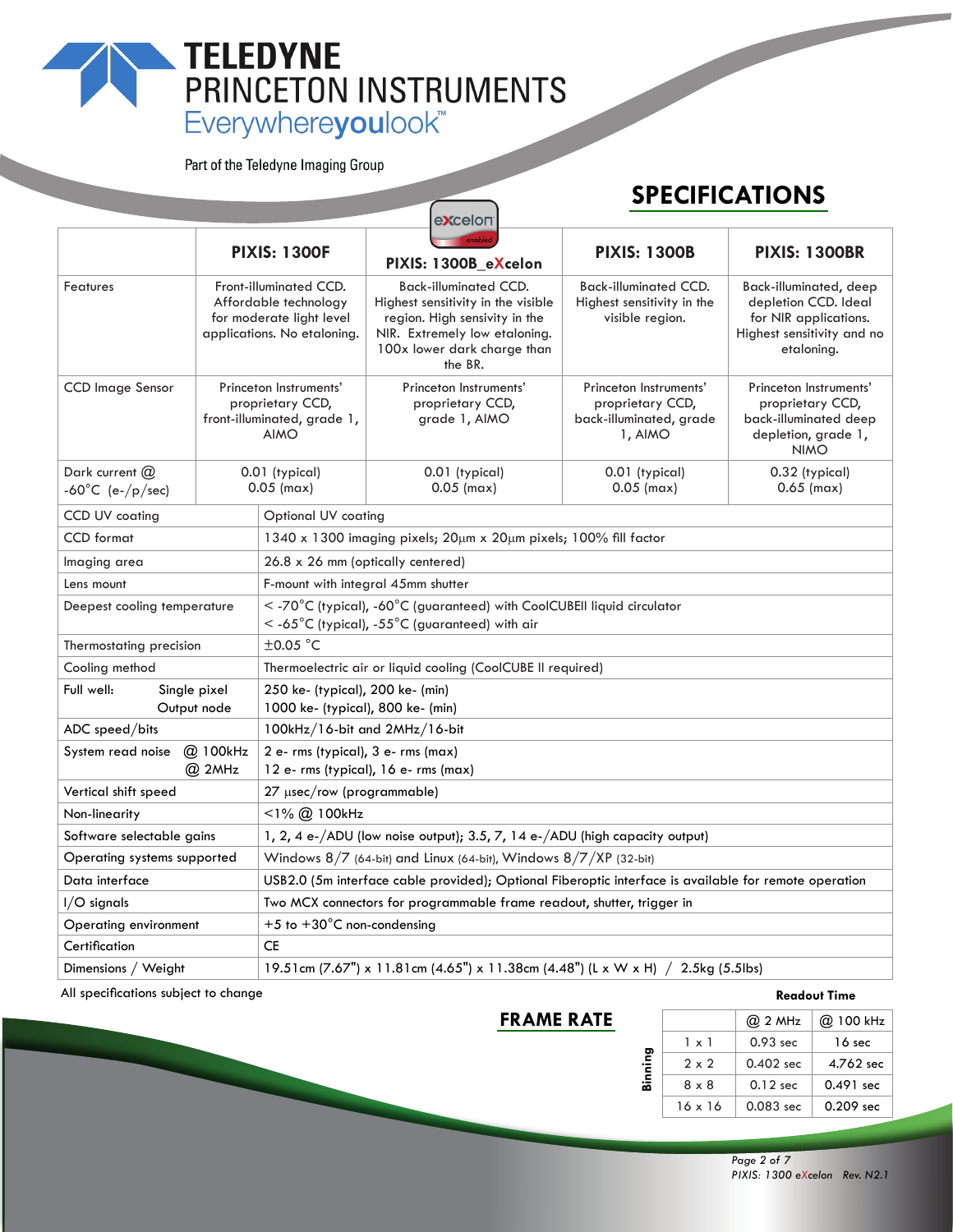**PRINCETON INSTRUMENTS**<br>Everywhereyoulook"

Part of the Teledyne Imaging Group

**TELEDYNE** 

## **QE DATA**



#### **NOTE:**

Graph shows typical Quantum Efficiency (QE) data measured at  $+25^{\circ}$ C. QE decreases at normal operating temperatures. For the best results for your application, please discuss the specific parameters of your experiment with your sales representative.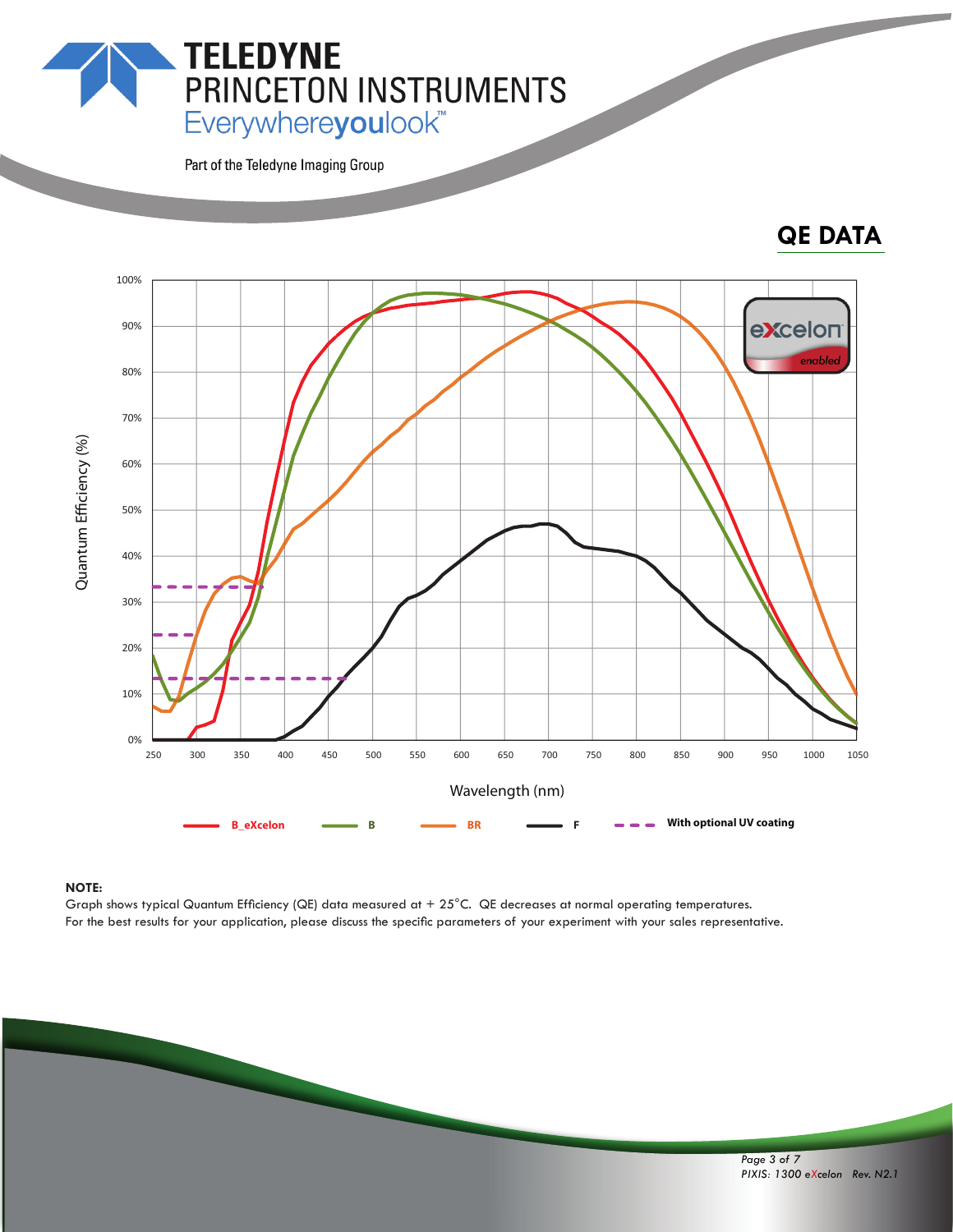**TELEDYNE** PRINCETON INSTRUMENTS Everywhereyoulook<sup>"</sup>

Part of the Teledyne Imaging Group

## **VACUUM WINDOW AR COATINGS**



- **NOTES:**<br>• Standard anti-reflection (AR) coating options shown on graph
- \* Designed by Acton Optics, our BBAR coating offers unmatched performance for 400 nm 1100 nm
- Custom wedge window options and other AR coatings are also available

 *Contact your local sales representative for more information*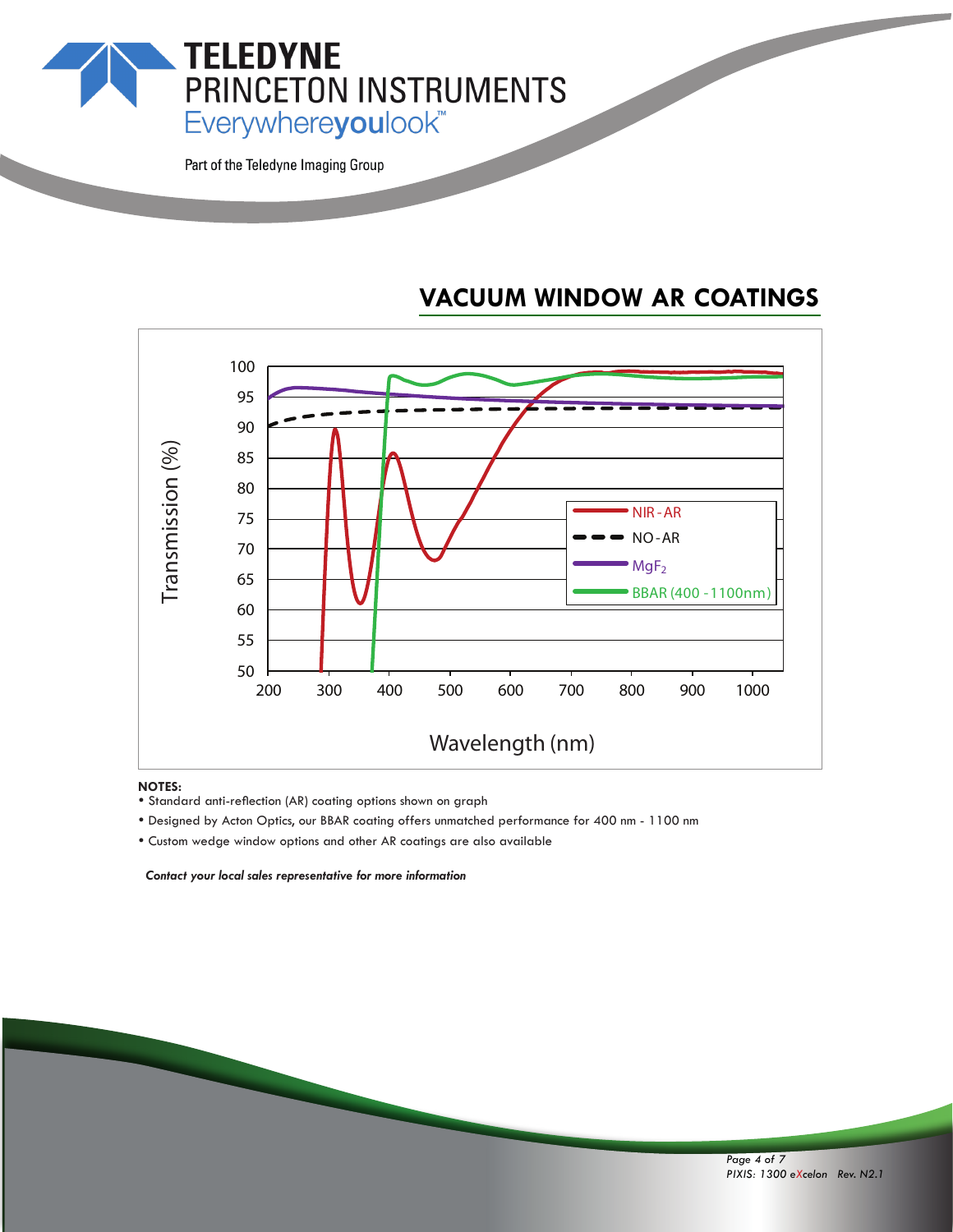## **TELEDYNE** PRINCETON INSTRUMENTS Everywhereyoulook<sup>"</sup>

Part of the Teledyne Imaging Group



B\_eXcelon provides superior QE over the standard back illuminated ("B") version in the UV-NIR range.

## eXcelon Performance



B\_eXcelon provides significantly lower etaloning (unwanted fringes) compared to standard back illuminated ("B") version.



Data taken with white light source through a monochromator comparing etaloning performance of eXcelon vs. back-illuminated CCDs.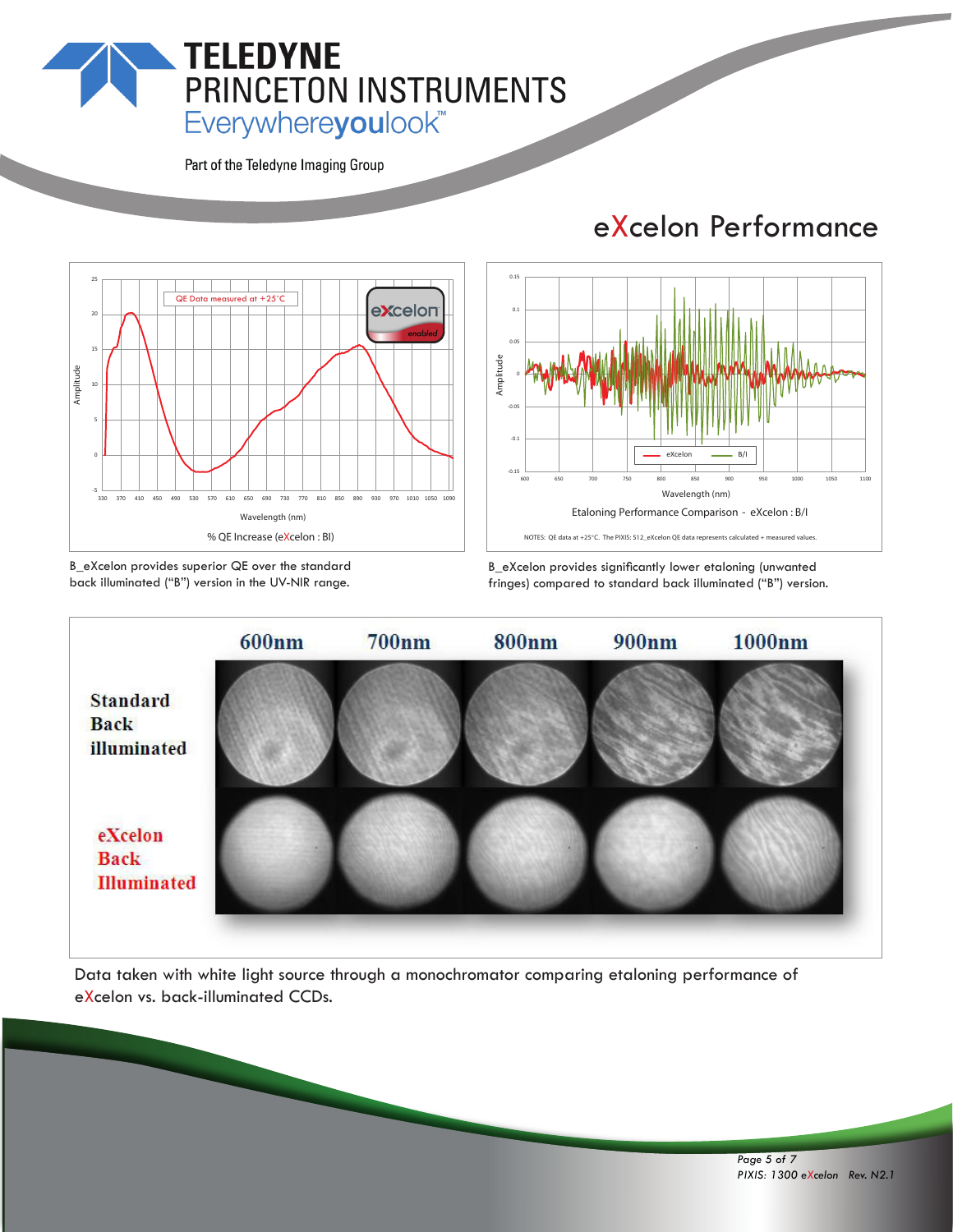Everywhereyoulook<sup>\*\*</sup>

PRINCETON INSTRUMENTS

Part of the Teledyne Imaging Group

**TELEDYNE** 

## **PIXIS: 1300 (AIR COOLED)**